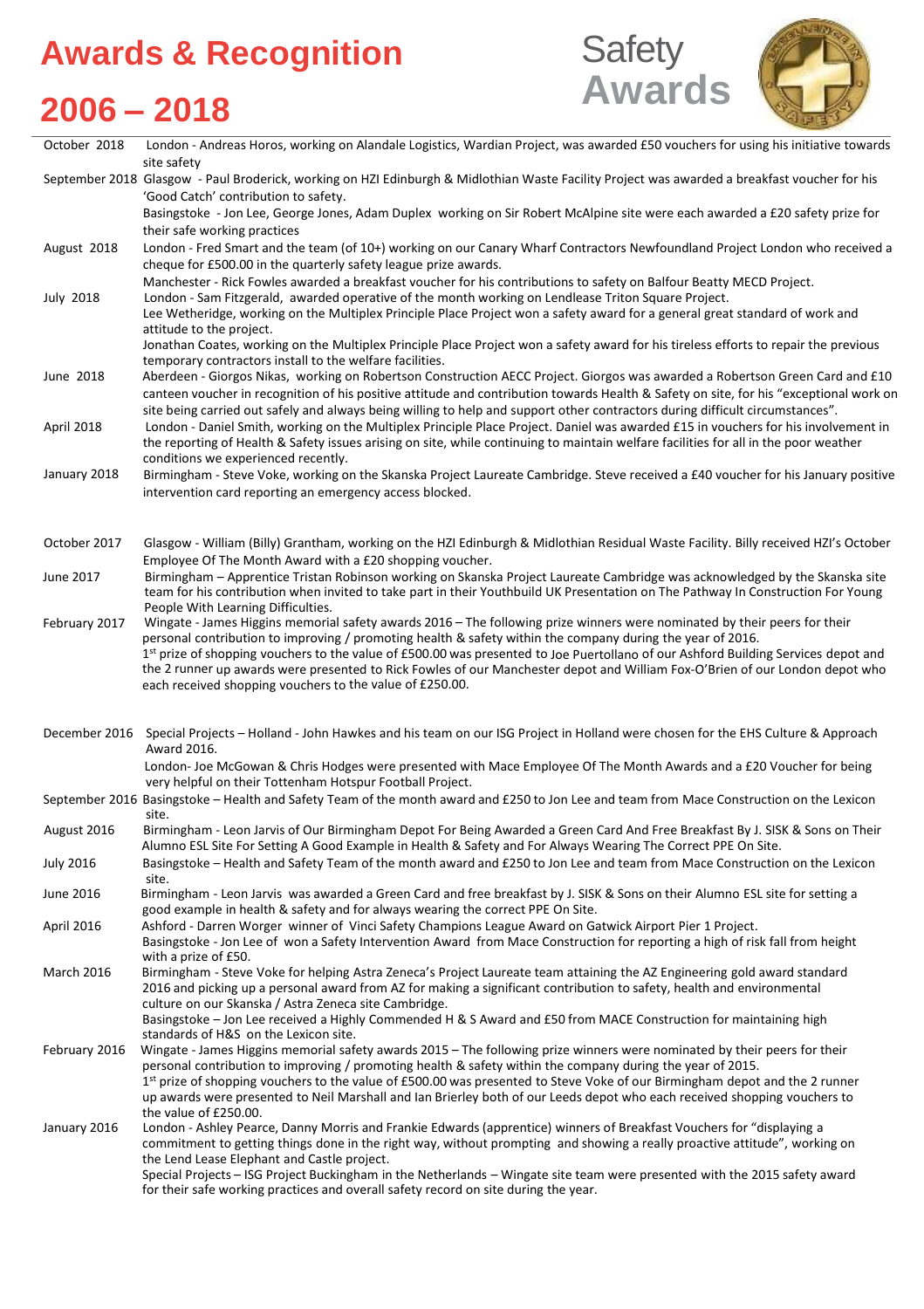# **Awards & Recognition**





## **2006 – 2018**

| 11/2015            | Ashford - Alex Ackerman presented with a Cross Rail fleece for his efforts noted by Balfour Beatty Management on their Cross<br>Rail project. they said; Alex is constant in his delivery with regards to H&S often intervenes and communicates his concern with<br>not only Wingate's also proactivity includes other trade contractors on C530".<br>Birmingham - Steve Voke awarded A £30 Pizza Express voucher for a good observation card and our site team six breakfast<br>vouchers for their continued effort towards safety when working at height and tidy work area on our SKANSKA - Astra Zeneca<br>site in Cambridge.<br>Basingstoke - AWE Projects Mensa - Wingate contributed to AWE receiving a 2015 British Safety Council sword of honour                                                                                                                                                                                                                                                                                                                                                                                                                      |
|--------------------|---------------------------------------------------------------------------------------------------------------------------------------------------------------------------------------------------------------------------------------------------------------------------------------------------------------------------------------------------------------------------------------------------------------------------------------------------------------------------------------------------------------------------------------------------------------------------------------------------------------------------------------------------------------------------------------------------------------------------------------------------------------------------------------------------------------------------------------------------------------------------------------------------------------------------------------------------------------------------------------------------------------------------------------------------------------------------------------------------------------------------------------------------------------------------------|
| 10/2015            | Gold Sword Safety Award.<br>London - Danny Smith assisted by Oliver Voke was awarded a Morgan Sindall Achievement Award for work carried out by him on                                                                                                                                                                                                                                                                                                                                                                                                                                                                                                                                                                                                                                                                                                                                                                                                                                                                                                                                                                                                                          |
| 09/2015            | their Pudding Mill Lane Project.<br>London - Jason Combes who was awarded a green card and breakfast voucher for his input to safety issues on site for a                                                                                                                                                                                                                                                                                                                                                                                                                                                                                                                                                                                                                                                                                                                                                                                                                                                                                                                                                                                                                       |
| 08/2015            | Berkley Homes project.<br>Birmingham - Steve Voke working on Skanska / Astra Zeneca project Cambridge as part of Skanska's recognition & rewards<br>scheme in recognition of his delivery of a detailed pre-task briefing and the thought that went into its content highlighting<br>additional hazards including the public and road traffic whilst working outside of the site boundary.<br>Basingstoke - Jamie Hall & Craig Rogers on MACE / BSKYB site for awards received back in July, Jamie won the MACE top<br>prize for the month which included free sky package for the year this led to sky themselves awarding Jamie their orange badge<br>which is their second highest badge of recognition for his extra effort in various aspects of safety on the project. Craig helped<br>MACE win an innovation point when being audited for the sword of honour award for his idea's of red light closure system on all<br>HAKKI staircases and implementation of first aid call points around site for this he was awarded a course of flying lessons by<br>MACE followed up by Sky's purple badge which is their highest award plus lunch at a restaurant of his choice. |
| 06/2015            | London - Fred Smart and his team on the MACE South Bank Tower Project winners of the safety award for the month<br>of June.                                                                                                                                                                                                                                                                                                                                                                                                                                                                                                                                                                                                                                                                                                                                                                                                                                                                                                                                                                                                                                                     |
| 04/2015            | Special Projects-Jon Richardson & the rest of our team on ISG-GRQ project in Holland for winning the contractors monthly<br>safety award.<br>Basingstoke - Jamie Hall & Alex Volpi recipient of MACE - BSKYB safety award of £25 shopping voucher in recognition for                                                                                                                                                                                                                                                                                                                                                                                                                                                                                                                                                                                                                                                                                                                                                                                                                                                                                                            |
| 03/2015            | their calmness and safe working practices dealing with a cable strike.<br>Basingstoke depot Jamie Hall Recipient of MACE - BskyB March Safety Award of £25 shopping voucher in recognition for<br>his safe working practices and always being helpful and considerate of other trades.                                                                                                                                                                                                                                                                                                                                                                                                                                                                                                                                                                                                                                                                                                                                                                                                                                                                                          |
| 11/2014            | Basingstoke - AWE Projects Mensa & Pegasus - Wingate contributed to AWE receiving the 2014 British Safety Council sword of<br>honour Gold Sword Safety Award.                                                                                                                                                                                                                                                                                                                                                                                                                                                                                                                                                                                                                                                                                                                                                                                                                                                                                                                                                                                                                   |
| 08/2014            | Manchester - DF/Alstom - Carrington Power Station project - winner of the monthly contractors safety league                                                                                                                                                                                                                                                                                                                                                                                                                                                                                                                                                                                                                                                                                                                                                                                                                                                                                                                                                                                                                                                                     |
| 07/2014            | Manchester - DF/Alstom -Carrington Power Station project - Darryl Wood, winner of safety observation report of the week                                                                                                                                                                                                                                                                                                                                                                                                                                                                                                                                                                                                                                                                                                                                                                                                                                                                                                                                                                                                                                                         |
| 06/2014<br>05/2014 | Basingstoke - AWE Project Pegasus - Craig Rogers winner of safety observation report of the month                                                                                                                                                                                                                                                                                                                                                                                                                                                                                                                                                                                                                                                                                                                                                                                                                                                                                                                                                                                                                                                                               |
| 02/2014            | Glasgow - Miller Constructions Inverness Campus - Craig McArthur received the monthly Site Safety Initiative Award<br>Basingstoke - AWE Projects Mensa & Pegasus - Wingate contributed to AWE receiving the 2013 British Safety Council<br>Gold Sword Safety Award.<br>London - Mace No 5 Broadgate London - John Groarke winner of the January safety award                                                                                                                                                                                                                                                                                                                                                                                                                                                                                                                                                                                                                                                                                                                                                                                                                    |
| 01/2014            | Manchester - DF/Alstom - Carrington Power Station project - Mitchell Currie Supervisor of the month award<br>Basingstoke - AWE Project Mensa - Wingate Contributed towards their recent milestone of 5 MILLION RIDDOR free hours<br>worked on the project.                                                                                                                                                                                                                                                                                                                                                                                                                                                                                                                                                                                                                                                                                                                                                                                                                                                                                                                      |
|                    | Manchester - DF/Alstom - Carrington Power Station project -winner of the monthly contractor's safety league                                                                                                                                                                                                                                                                                                                                                                                                                                                                                                                                                                                                                                                                                                                                                                                                                                                                                                                                                                                                                                                                     |
| 11/2013            | Ashford - Heathrow Terminal 2A - HETCo - Wingate Contributed to the 2013 National Constructing Excellence Award<br>London - St Bartholomew's Hospital - Skanska - Wingate Top of Monthly Safety League Award<br>London - St Bartholomew's Hospital - Skanska - Steve Page - Monthly Safety Award                                                                                                                                                                                                                                                                                                                                                                                                                                                                                                                                                                                                                                                                                                                                                                                                                                                                                |
| 10/2013            | Manchester - Carrington CCGT Power Station - Alstom/DF - Ian Ault - Monthly Safety Incentive Scheme Winner<br>London - St Bartholomew's Hospital – Skanska – Wingate Top of Monthly Safety League Award<br>London - Lend Lease Project - Alex Neal - Safety Suggestion Award                                                                                                                                                                                                                                                                                                                                                                                                                                                                                                                                                                                                                                                                                                                                                                                                                                                                                                    |
| 09/2013            | Manchester - Carrington CCGT Power Station - Alstom/DF - Richard Fowles - Weekly Safety Incentive Scheme Winner<br>Ashford - Heathrow Terminal 2A - HETCo - Wingate Contributed to National Record of 5 Million RIDOR Free Hours                                                                                                                                                                                                                                                                                                                                                                                                                                                                                                                                                                                                                                                                                                                                                                                                                                                                                                                                                |
| 08/2013            | Manchester - Carrington CCGT Power Station - Alstom/DF - Richard Fowles - Monthly Safety Incentive Scheme Winner                                                                                                                                                                                                                                                                                                                                                                                                                                                                                                                                                                                                                                                                                                                                                                                                                                                                                                                                                                                                                                                                |
| 07/2013            | Manchester - Carrington CCGT Power Station - Alstom/DF - Richard Fowles - Weekly Safety Incentive Scheme winner                                                                                                                                                                                                                                                                                                                                                                                                                                                                                                                                                                                                                                                                                                                                                                                                                                                                                                                                                                                                                                                                 |
|                    | Manchester - Carrington CCGT Power Station - Alstom/DF - Mitchell Currie - Weekly Safety Incentive Scheme Winner                                                                                                                                                                                                                                                                                                                                                                                                                                                                                                                                                                                                                                                                                                                                                                                                                                                                                                                                                                                                                                                                |
| 06/2013            | Basingstoke - Project Mensa - AWE - Mark Hales - Safety Intervention Award<br>Manchester - Carrington CCGT Power Station - Alstom/DF - Richard Fowles - Weekly Safety Incentive Scheme Winner<br>Manchester - Carrington CCGT Power Station - Alstom/DF - Mitchell Currie - Weekly Safety Incentive Scheme Winner<br>Manchester - Carrington CCGT Power Station - Alstom/DF - Mitchell Currie - Monthly Safety Incentive Scheme Winner                                                                                                                                                                                                                                                                                                                                                                                                                                                                                                                                                                                                                                                                                                                                          |
| 05/2013            | Basingstoke AWE Project - Adam Penny - TDC Safety Award Winner<br>London - St Bartholomew's Hospital - Skanska - Wingate Top of Monthly Safety League Award                                                                                                                                                                                                                                                                                                                                                                                                                                                                                                                                                                                                                                                                                                                                                                                                                                                                                                                                                                                                                     |
| 04/2013            | Manchester - Carrington CCGT Power Station - Alstom/DF - Mitchell Currie - Weekly Safety Incentive Scheme Winner<br>Ashford - Heathrow Terminal 2A - HETCo - Jason Combes - Working Safely Award                                                                                                                                                                                                                                                                                                                                                                                                                                                                                                                                                                                                                                                                                                                                                                                                                                                                                                                                                                                |
| 01/2013            | Manchester - Carrington CCGT Power Station - Alstom/DF - Ben Roach - Weekly Safety Incentive Scheme Winner<br>Ashford - Heathrow Terminal 2A - HETCo - Darren Worger - Individual Safety Award                                                                                                                                                                                                                                                                                                                                                                                                                                                                                                                                                                                                                                                                                                                                                                                                                                                                                                                                                                                  |